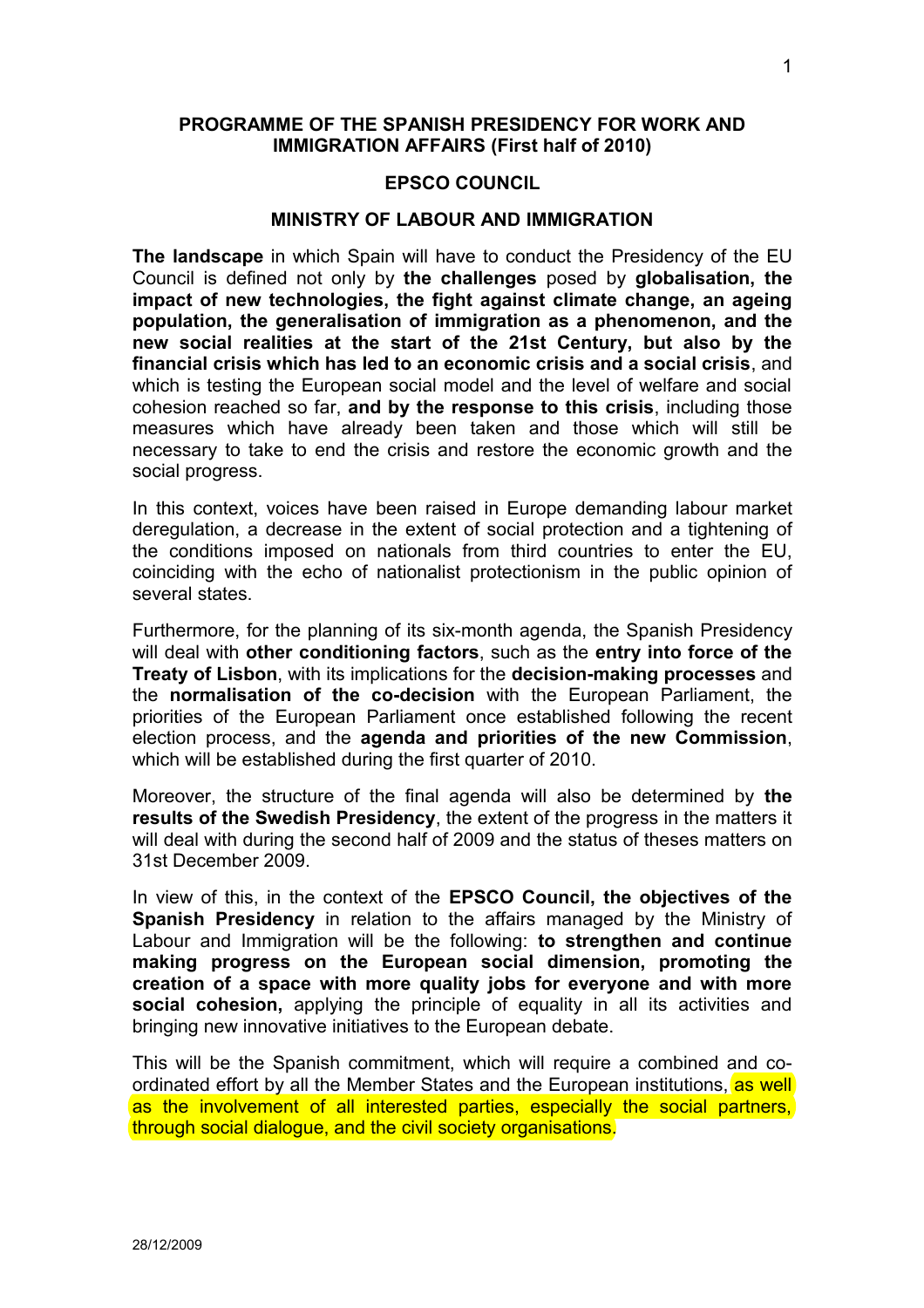### **1 POST-LISBON STRATEGY 2010**

The **high-priority topic** in the activity of the Spanish Presidency in the scope of the EPSCO Council, **regarding employment and social policy**, will be the **Post-Lisbon Strategy 2010**, with a line of action that keeps in mind the commitment to a social Europe and the creation of employment, as well as the protection and social inclusion dimension.

This across-the-board aspect will require hard work prior to the European Councils, especially the Spring European Council 2010, for the preparation of which the **Informal Meeting of Ministers of Employment and Social Security**, which will take place in Barcelona in January 2010, will be crucial in order to reach a consensus on a collective response to the demands of the European citizens, which will be embodied in the Post-Lisbon Strategy 2010 and in the relevant guidelines for the employment policies of the Member States.

For that reason, the **Post-Lisbon Strategy 2010 in respect of employment** will have to continue having the following as **general objectives**: preserving jobs, creating new jobs and promoting mobility; raising professional qualifications and adjusting them to the needs of the labour market; and increasing access to employment. As **specific objectives**, it will have to include the following: improving the readiness and adequacy of people's qualifications and skills to the needs of the labour market; promoting and developing green jobs; facilitating the practical implementation of the principle of flexicurity, paying particular attention to job transitions and mobility, both in terms of job position and location, to the establishment of security networks that promote participation in the labour market, to the development of a focus on the life cycle of employment to achieve a better balance between social and private life and professional life, and to make working worthwhile; promoting the participation in the labour market of the young and those who access it for the first time, the elderly, the disabled, and all vulnerable groups, fighting against their segmentation; promoting the integration into working life of disadvantaged groups and regions or those who have been affected by the crisis; **fighting** against undeclared employment, illegal employment and underground economy; promoting self-employment and strengthening the role of the social economy sector; and, from an instrumental point of view, strengthening the open method of co-ordination and setting of quantified objectives, both at Union level and at Member State level.

With regard to the consideration of the status of **social protection and social inclusion as social objectives of the Post-Lisbon Strategy 2010** and the way to include them in it, the Spanish Presidency's objective is to support their inclusion, as well as the consistency, as strong as possible, between the strategy's economic, environmental and employment objectives and its social cohesion objectives. This way, the list of **specific objectives and priorities of the Post-Lisbon Strategy 2010 regarding employment need to be complemented with the following: the joint consideration of the adequacy and sustainability aspects, both in the medium and long terms, of the social protection systems, the inclusion policies and the across-the-board nature of gender equality**, as key elements for the reinforcement of social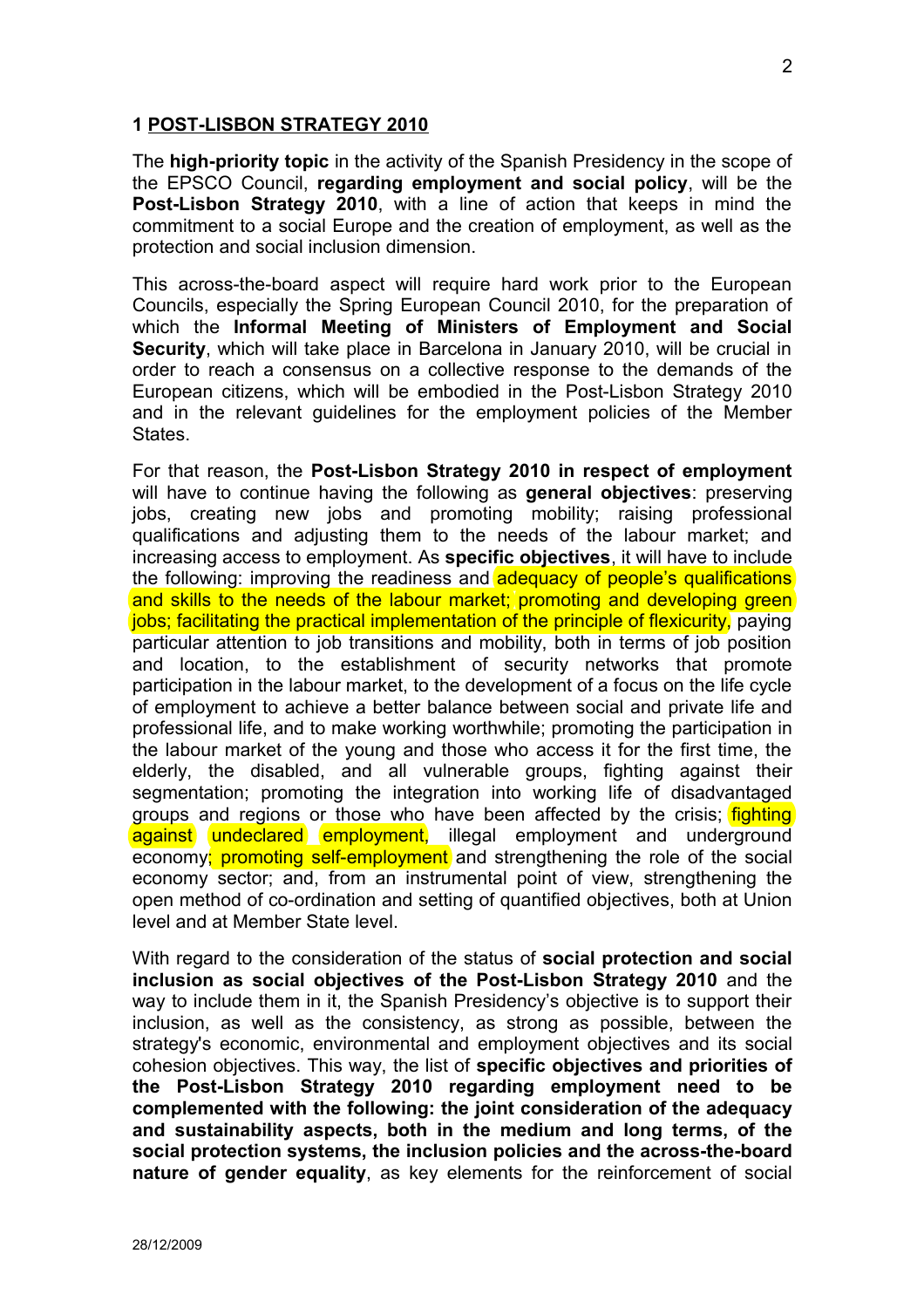cohesion. Also, from an instrumental point of view, the strengthening of the open method of co-ordination and setting of quantified objectives will be supported.

In the perspective of the Post-Lisbon Strategy 2010, the Spanish Presidency will try to conclude works in order to adopt the **Decision of the European Parliament and of the Council establishing a European Microfinance Facility for Employment and Social Inclusion (Progress Microfinance Facility).**

Continuing with its responsibilities, the Spanish Presidency will also work on the **new European Social Agenda** as a complement to the Post-Lisbon Strategy 2010 for the furtherance of its implementation and development, through the measures and actions of the European Institutions and the Member States included therein, on the basis of the Communication that the Commission may issue in this respect.

Another objective of the Spanish Presidency will be **to support and promote the external dimension of the employment, social protection and social inclusion strategies of the Post-Lisbon Strategy 2010** in the international fora, especially the UN and the ILO, and particularly in relation to the Decent Work Agenda and the Global Jobs Pact.

From this perspective, taking into account the above-mentioned conditioning factors and in the context of the legislative or quasi-legislative activities of the EPSCO Council, the Spanish Presidency will seek **to advance the legislative proposals** which currently exist or may emerge in the near future and promote debates on relevant current affairs not yet discussed within the EU, in four areas: employment, industrial relations and working conditions, health and safety at work, and Social Security.

## **2 EMPLOYMENT**

In this context, the Spanish Presidency will pay particular attention to the development of the **"New Skills for New Jobs" initiative**, considered one of the cornerstones of the new Post-Lisbon Strategy 2010 regarding employment and an element to face the crisis, being a response to the request by the European Council to assess the need for qualifications within the EU for the future. This will allow the preparation by the Commission of the first assessment report on the efficiency of the measures so far adopted by the Member States. For that purpose, a **Ministerial Conference on new skills and new jobs for a more competitive Europe** will be held, with the aim to use its findings to prepare the Council conclusions.

Given the importance of workers' employability and adaptability to the new forms of employment in the new Post-Lisbon Strategy 2010, as well as the **modernisation and adaptation of the public employment services to the new employment guidelines** that may be adopted, a **Conference on the new approaches to public employment services in order to promote workers'**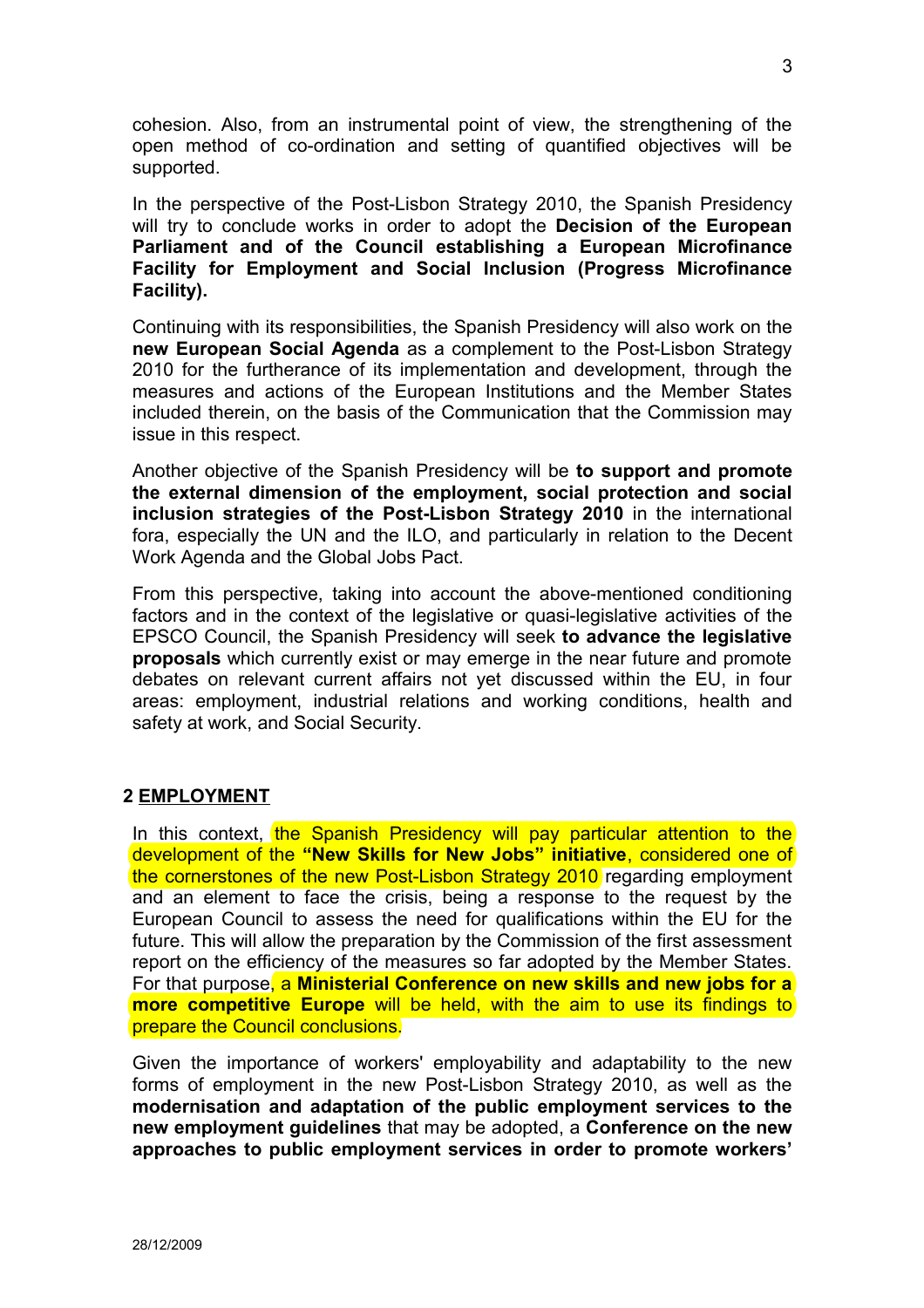**employability and adaptability to the new forms of employment** will be held during the first half of 2010.

The Presidency will be in charge of the **Conclusions about mobility and professional career of European researchers** adopted by the **Competitiveness Council** (Internal market, Industry and Research).

In the framework of activities relating to employment, **three initiatives** will be introduced, for which three respective **conferences** will be held. One of them will focus on **self-employment, entrepreneurship and job quality**, with the aim to highlight the role played by this type of work and its contribution to the furtherance of the objectives of the Lisbon Strategy and the European Economic Recovery Plan; a second one on the **social economy in Europe, the challenges and the opportunities in a globalised world**; and the last one, in the context of governance matters, will address the **institutionalisation of companies' social responsibility**, as a result of the process of permanent and multilateral dialogue and its impact on the improvement of their competitiveness, from the point of view of its complementary relation with the social dialogue and, possibly, for its inclusion in the list of instruments that the European institutions and the Member States may use to develop their activities in the context of the Post-Lisbon Strategy 2010 and its Social Agenda.

# **3 INDUSTRIAL RELATIONS AND WORKING CONDITIONS**

The projected activities in the context of European employment legislation regarding industrial relations and working conditions have a social objective, paying particular attention to equality at work. There is a multiple objective: full integration of women in the labour market; improving the protection of pregnant workers and workers who have recently given birth or are breastfeeding; enhancing equal opportunities at work, in line with the objectives of the Equality Act. Also, the activities of the Spanish Presidency need to be placed in a context of the process to rationalise and update the acquis communautaire, in order to "legislate better".

Within the set of legislative measures and in relation to the reconciliation of work and family life and its impact on working conditions, we have to include the preparation of the Directive on the **amendment of the Directive 92/85/EEC, on the protection of pregnant workers and workers who have recently given birth or are breastfeeding.** Since this proposed Directive hardly includes any improvements in the area of health and safety at work and focuses on the reconciliation of work and family life and the extension of social and work protection, it should be regarded as part of the area of industrial relations, especially considering that there is another proposal relating to equality (in respect of self-employed women).

Apart from the legislative activities, the Spanish Presidency will introduce an initiative to develop the analysis of the conflict originated in relation to the implementation of the legislation on the posting of workers and its potential conflict with the rules of the internal market in the light of the recent rulings of the European Court of Justice.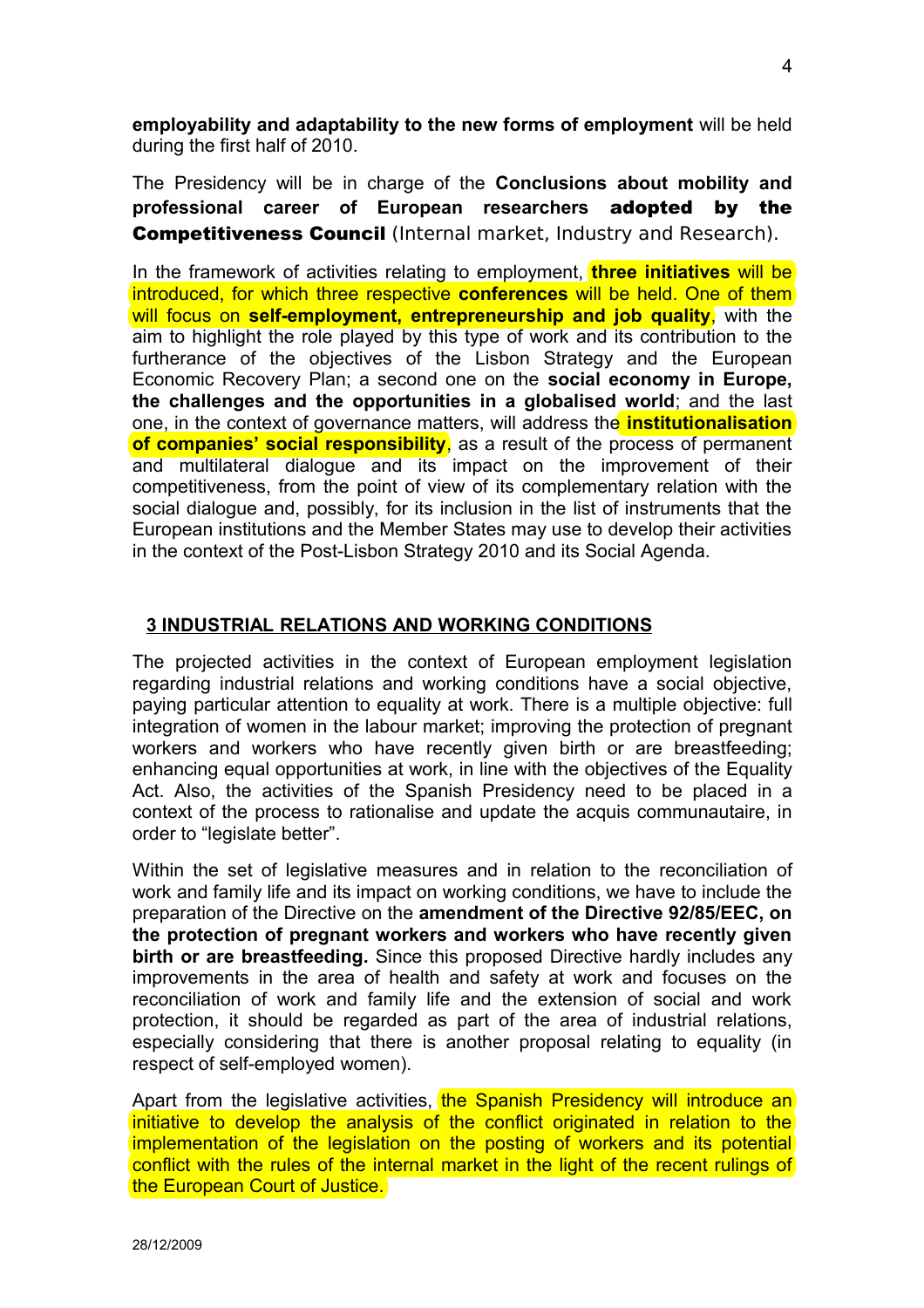In order to carry out this initiative, it has been planned to hold a **Conference on workers' rights and fundamental freedoms**. **One of the questions to be tackled in the Conference will be guaranteeing compliance with sanctions imposed by the employment authorities as a consequence of breaches of social and employment legislation, in the context of the freedom to provide services**. This topic, apart from being considered during the abovementioned Conference, will also be a subject matter for discussion at the **Senior Labour Inspectors Meeting,** without prejudice to the work that will continue being developed by the expert group established for the implementation of the directive on posted workers and the initiation of a project within the PROGRESS Programme to consider the possibility of establishing standardised co-operation procedures between Member States to achieve the intended objective.

# **4 HEALTH AND SAFETY AT WORK**

The objectives of the Spanish Presidency seek to continue the **development of the commitments resulting from the European strategy on health and safety at work (2007-2012),** in order to give a substantial boost for Europe to continue offering solutions to the new occupational risks, developing as much as possible the protection for workers.

Therefore, apart from undertaking the **interim assessment of the implementation and development status of the Strategy 2007-2012**, with a view to re-launching it until 2012, and paying particular attention to SMEs – for which a **European conference on the assessment of the European strategy on health and safety at work** is planned to take place – it will be necessary to keep completing and updating the European regulatory framework on risk prevention and protection of health and safety at work, as an essential element of work quality, in relation to the objective of the employment strategy – within the Lisbon Strategy – beyond 2010, to continue promoting the creation of more quality jobs.

In this respect, during the Presidency, Spain will take on the proposed **directive on prevention from sharp injuries in the hospital and healthcare sector**, amending the directive on workers' protection against risks related to the exposure to biological agents at work.

## **5 SOCIAL SECURITY**

In the area of Social Security, **once the new Regulations on the coordination of national social security schemes have been adopted**, it will be necessary to proceed to their **implementation and effective application in the Member States**, so that there are no prejudices for beneficiaries who change location under their freedom of movement.

With regard to the **Regulation by which it is intended to extend the scope of Regulation 883/2004 to apply to third country nationals**, if there is no agreement during the second half of 2009, the Spanish Presidency will have to take the task on, especially taking into account its close ties with the proposed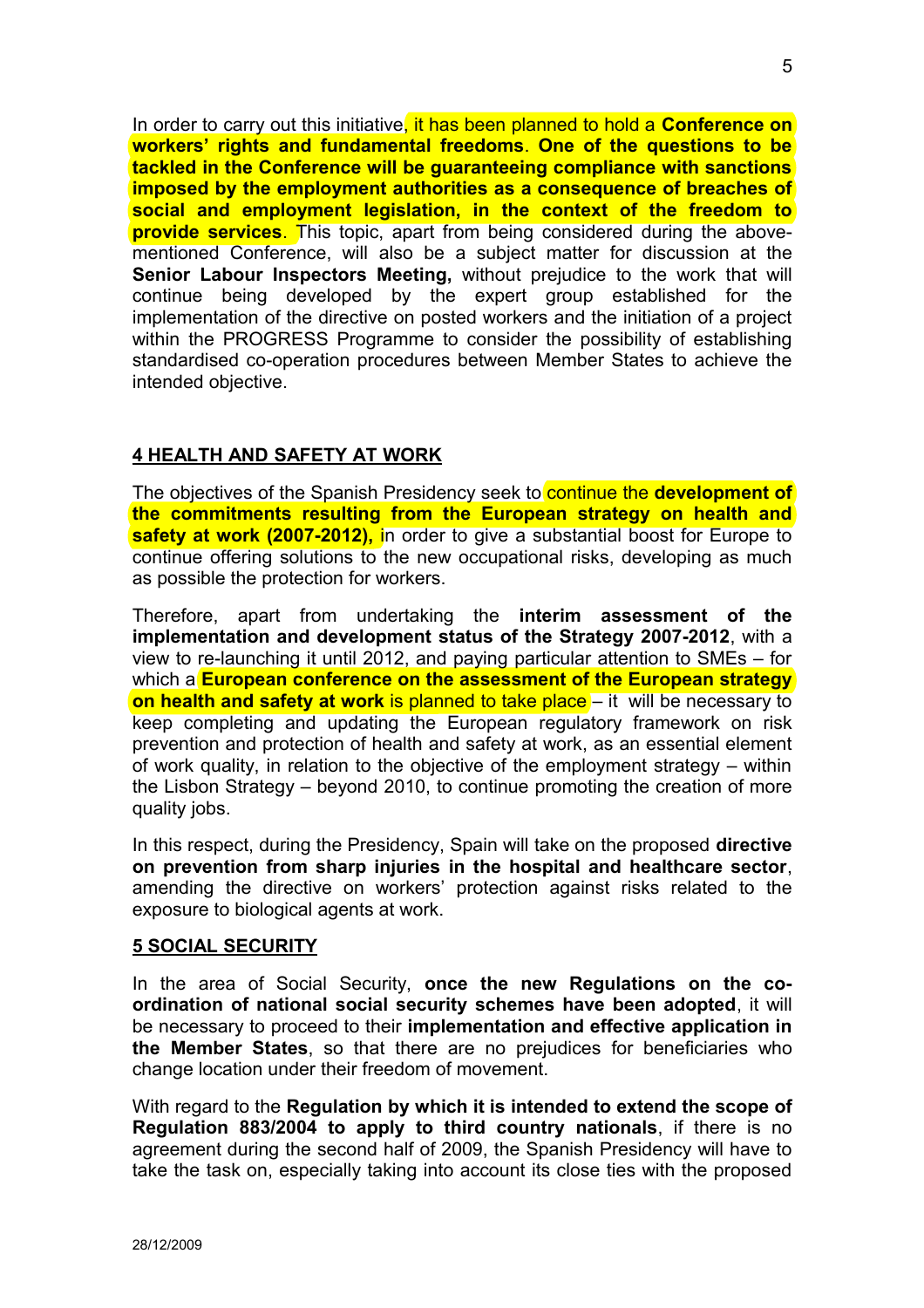Directive establishing a single application procedure for the issuance of a single permit - in the scope of the JAI Council - and the position that it has maintained in favour of guaranteeing the equal treatment principle and the subsequent need to remove any restriction or exception to its application in respect of certain family benefits in some Member States.

Also, in relation to the application of the principle of equality between men and women, the Spanish Presidency will take on the proposal for a **Directive on the application of the principle of equal treatment between men and women engaged in a self-employed activity**, to the extent that its contents refer to social protection and Social Security.

From the perspective of the external relations of the EU, the Spanish Presidency will also work on the proposals for a **Council Decision on the inclusion in the Association Agreements with neighbouring Mediterranean countries** (Algeria, Morocco, Tunisia, Croatia, Former Yugoslav Republic of Macedonia (FYROM) and Israel) **of provisions relating to the co-ordination of the Social Security systems** in order to enable the export of benefits outside EU territory, under the reciprocity principle, beyond the scope of the EU regulations on Social Security, which involves a recognition of legal immigration and an indication of the interest in the Union for the Mediterranean, apart from starting relations dealing with these issues with future member states, such as FYROM and Croatia.

Among **the initiatives** that the Spanish presidency will introduce in the area of Social Security, in the context of activities relating to the Lisbon Strategy and, more specifically, with the aim to make progress in the social cohesion through the fight against social exclusion and poverty, a **Ministerial Conference tackling minimum pensions, the maturing of the social security systems and their contribution to social inclusion** will be held, and the result could take the form – if there is enough consensus – of **Council Conclusions** which highlight how minimum pensions act as a tool for the policies of re-distribution and fighting against poverty, as well as the importance of reinforcing the contribution of the systems in the context of the Social Security system reform processes.

Also, given that, in an increasingly globalised world and economy, the external dimension of the European Union has to be a cornerstone in European affairs, **in the context of the ministerial meetings preparatory to the EU-Latin America/Caribbean Summit (UE-ALC)**, a **Meeting of Ministers and Heads of Social Security of the EU and America Latina and the Caribbean** will be held with the objective of continuing the exchange of experiences on issues which are of common interest regarding the co-ordination of social protection instruments.

Summing up, this programme to be developed during the Presidency of the Council in its EPSCO form, which intends to achieve **the consolidation and progress of the European Union's social dimension** – **which should be based on two pillars: equality and innovation** – will be the guiding force of the Ministry for Work and Immigration, with the aim to make progress in the